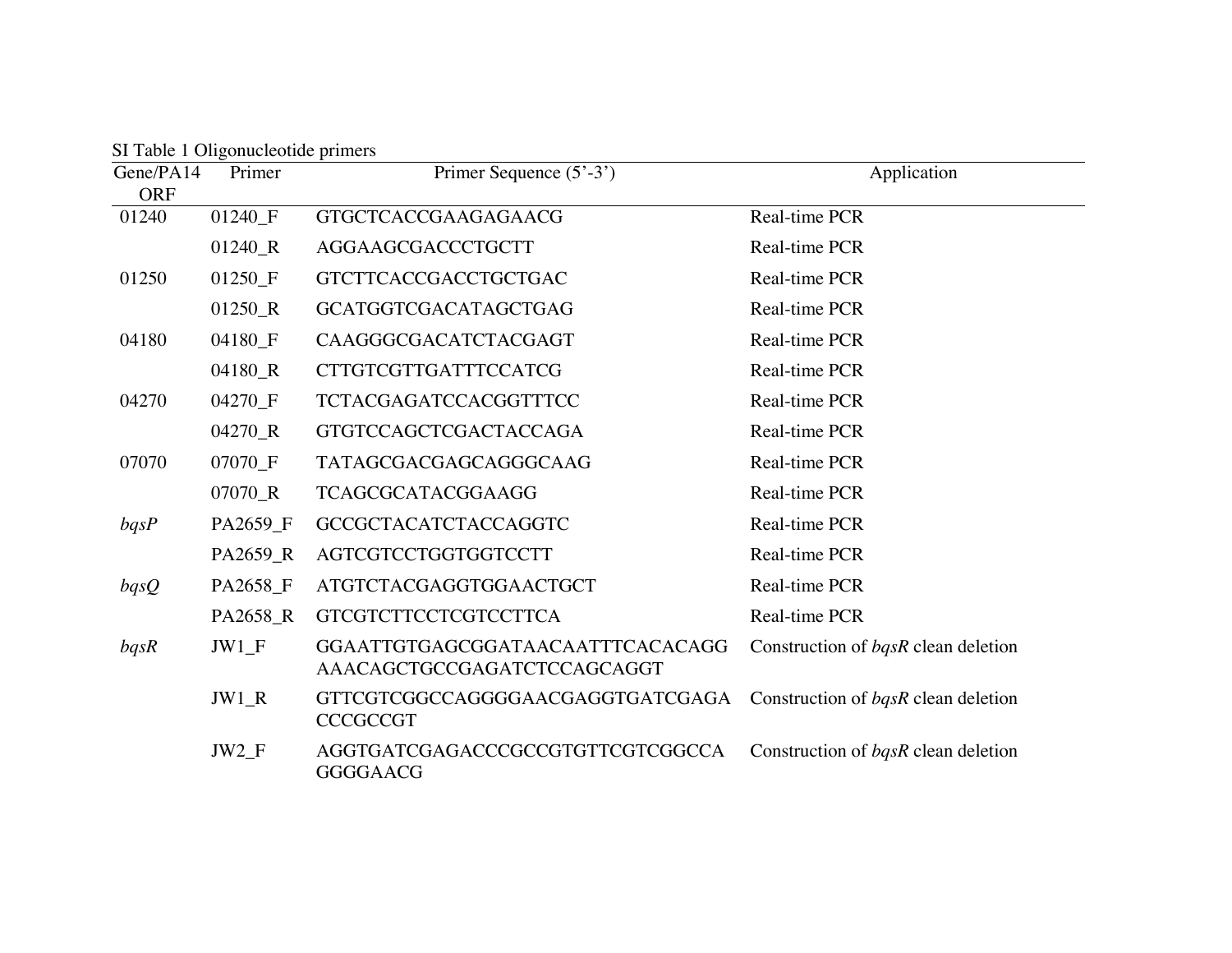|      | $JW2_R$             | AGGCAAATTCTGTTTTATCAGACCGCTTCTGCG<br><b>TTCTGATCCTGGATGCCCAGCGCCTTT</b>                 | Construction of <i>bqsR</i> clean deletion             |
|------|---------------------|-----------------------------------------------------------------------------------------|--------------------------------------------------------|
|      | $bqsR$ <sub>F</sub> | CAGTGCGTGTGCCTGAAC                                                                      | Real-time PCR                                          |
|      | $bqsR_R$            | <b>GCGGGTCTCGATCACCT</b>                                                                | Real-time PCR                                          |
|      | <b>NK29</b>         | ACCCGTTTTTTTGGGCTAGCGAATTCGAGCTCG<br>GTACCCGAGGAGATATACATATGCGGTTGCTG<br><b>CTGGTTG</b> | Construction of bqsR complementation<br>plasmid        |
|      | <b>NK30</b>         | AATCTTCTCTCATCCGCCAAAACAGCCAAGCTT<br>GCATGCCTGTGGTCGAACAGCCACAGG                        | Construction of <i>bqsR</i> complementation<br>plasmid |
| bqsS | $d$ <i>bqsS</i> 1   | GGAATTGTGAGCGGATAACAATTTCACACAGG<br>AAACAGCTAAGGACCACCAGGACGACT                         | Construction of <i>bqsS</i> clean deletion             |
|      | dbqsS2              | GAAGAACTGTTAAGCCCTGGCCCGCTGGATCG<br><b>ACCTCAT</b>                                      | Construction of bqsS clean deletion                    |
|      | dbqsS3              | ATGAGGTCGATCCAGCGGGCCAGGGCTTAACA<br><b>GTTCTTC</b>                                      | Construction of bqsS clean deletion                    |
|      | dbqsS4              | AGGCAAATTCTGTTTTATCAGACCGCTTCTGCG<br><b>TTCTGATGGTTCGGTGCTGGAAGTG</b>                   | Construction of bqsS clean deletion                    |
|      | bqsS_F              | CTGGCGCACATTTCGATT                                                                      | Real-time PCR                                          |
|      | $bqsS_R$            | <b>ACTTCGCTATCGGCCCACTT</b>                                                             | Real-time PCR                                          |
| bqsT | 29750 F             | TGGTGTTCCTGTTGGGCGAGT                                                                   | Real-time PCR                                          |
|      | 29750 R             | <b>TTTCCACGGCCTGCTCGTA</b>                                                              | Real-time PCR                                          |
| feoB | feoB_F              | <b>ACCCGATCCAGGTCGAGA</b>                                                               | Confirm tn mutant                                      |
|      | feoB_R              | CGGATCTGCATGAGTGTCG                                                                     | Confirm tn mutant                                      |
|      |                     |                                                                                         |                                                        |